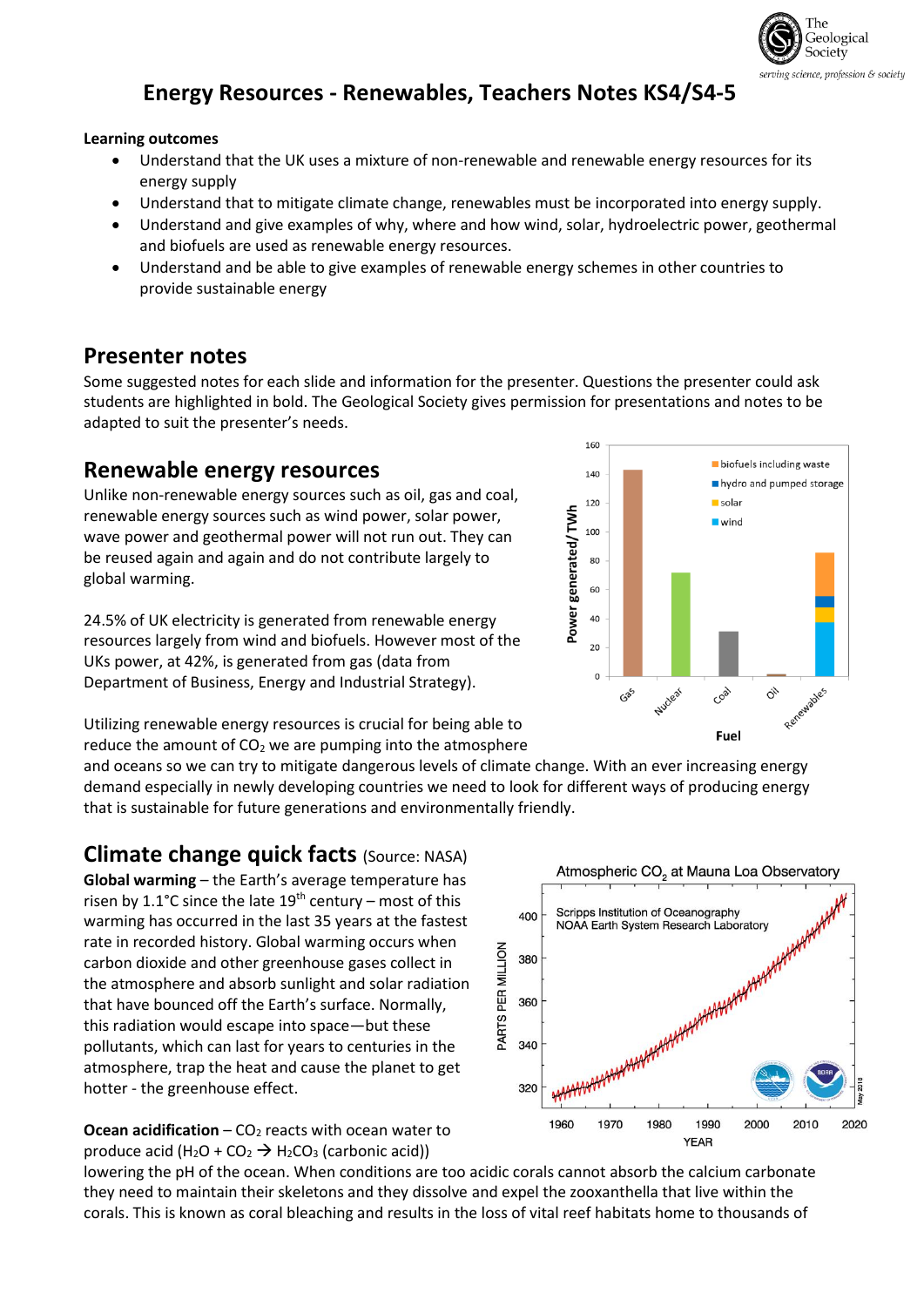

species of marine life. Carbon absorbed by ocean surface layers is increasing by 2 billion tonnes every year and coral reefs are suffering ever increasing levels of bleaching.

**Sea level rise** – 3.2mm each year, due to melting ice sheets and thermal expansion of water

**Ice sheet mass** – Greenland and Antarctic ice sheets are decreasing by 413 gigatonnes each year. Arctic ice decreasing in mass by 13% each decade

**Glacier retreat** – glaciers are retreating around the world particularly in the Alps, Himalayas, Andes, Rockies, Alaska and Africa

### **Wind**

Wind turbines are built to harness the kinetic energy of wind. When the wind blows the blades move and spin a turbine connected to a generator which produces electricity. Engineers do a lot of measurements and calculations before they build wind turbines to figure out the best areas to place them. The wind doesn't blow all the time but the important thing is how much the wind blows on average. In order to create enough energy capable of powering thousands of homes, energy companies build large wind farms either offshore or onshore with lots of wind turbines. The UK currently has 8,680 wind turbines (2018) with a capacity for 18.4 gigawatts of power making it the 6<sup>th</sup> largest producer of wind power in the world. In 2017 17% of UK electricity was generated from wind power. One major issue that people have with wind turbines is that they can ruin the look of the landscape; they can also be harmful to birds that might fly into them.



<sup>©</sup> 2014 Syon Geographical Ltd.

The amount of power, and therefore electricity, a wind turbine can produce is largely based on wind velocity using this equation:

Power (Watts) =  $\frac{1}{2}$   $\rho$ AV<sup>3</sup>  $p =$  air density;  $\approx$  1 kg m<sup>-3</sup> A = swept area (π r<sup>2</sup>)  $V =$  velocity (m s<sup>-1</sup>)

0.5( $(\pi \times 0.5^2)(5^3)$ ) = 49.1 W  $0.5((\pi \times 0.5^2)(10^3)) = 392.7$  W



Note because the velocity is cubed in this equation, doubling wind speed causes an eight-fold increase in power.

### **Solar**

Solar power is generated directly from sunlight (photons). Solar thermal panels are filled with water which heats up in the sunlight. The heated water is then pumped through a tank heating the water that is connected to the taps in the house.

Solar photovoltaic (PV) cells use the suns energy to convert are made from two layers of silicon crystal. When photons hit the top layer of silicon they 'excite' the negatively charged electrons in the silicon atoms giving

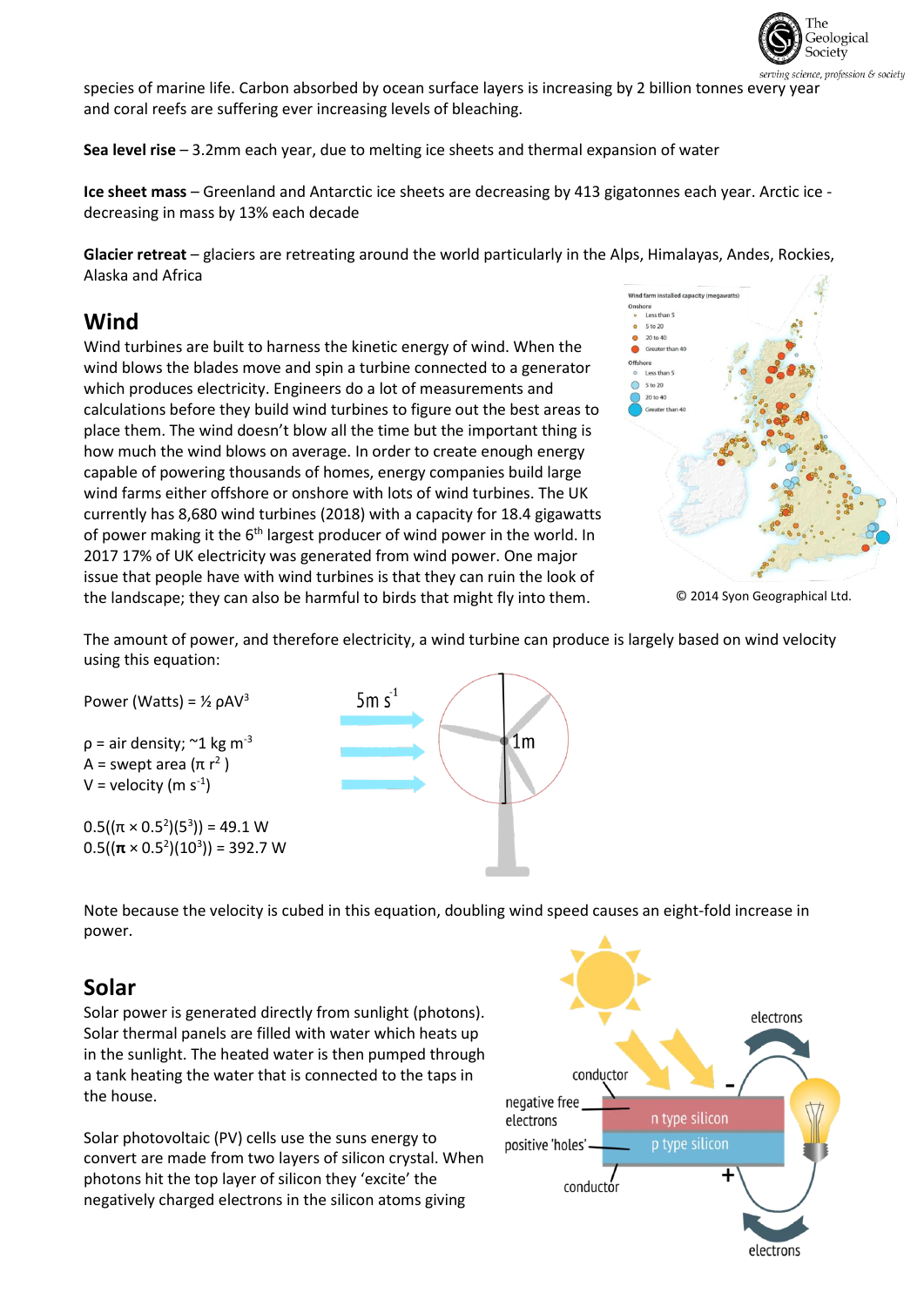

them enough energy to move towards the positively charged lower layer, inducing an electrical current.

In 2017 3.4% of electricity generated in the UK was done so using Solar PV (11,479 GWh)– electricity generated by renewables in total was 29%. UK solar potential - the south of the UK has comparable sunlight with that of central European countries, including Germany, which generates about 7% of its total electricity from solar power.

Solar power has no fuel costs, does not produce greenhouse gases and can provide electricity to remote areas. However, because PV cells require rare metals like cadmium and indium, they are very expensive. The average house in the UK uses around 3kW of energy each year – you would need between 12-15 PV cells to generate this much power. And although more efficient PV cells are being developed, currently they can only process 15-25% of the sun's energy into electricity, making electricity generated from solar power expensive.

### **Geothermal**

Geothermal energy is heat energy from the Earth generated by the decay of radioactive elements and residual heat from the Earth's formation 4.5 billion years ago. Hot springs have been used since Palaeolithic times for bathing and the Romans harnessed geothermal energy for underfloor heating and to heat their public baths, however nowadays geothermal energy is better known for electricity generation. To use geothermal energy water is pumped down into hot rocks through pipes where is it heated. When this water and steam comes back up to the surface it can be used directly to heat people's homes, buildings, greenhouses etc., or the steam can be used to generate electricity through spinning turbine connected to a generator. Geothermal energy can only be harnessed where the



rocks are hot enough. This initially was only at plate boundaries as hot rocks tend to be much closer to the surface in these situations e.g. in Iceland, New Zealand, Japan, the Philippines, Indonesia and Italy. However technology improvements in the last 20 years have increased the geographical range so that electricity generation by geothermal energy is no longer limited to plate boundaries.

**Geothermal in Cornwall** Hot granite beneath Cornwall, known as the Cornubian Batholith (formed around ~280 million years ago in the Variscan orogeny) gives Cornwall the highest heat flow in the UK - the granite at 4.5km beneath Cornwall is ~ 190 °C. The United Downs Geothermal Energy Project has secured funding to build a pilot geothermal energy plant in Cornwall (£10.6 million - European Regional Development Fund, £2.4 million - Cornwall Council, £5 million - private investors). It is estimated that it will be able to produce 10MW of electricity and 55MW of renewable heat. Geothermal energy beneath Cornwall could meet all of Cornwall's demand for electricity and up to 20% of the UK's demand so it is an important area of research.

### **Hydroelectric**

Hydroelectric power harnesses kinetic energy from running water. Hydroelectric dams are built to store large amounts of water in reservoirs made from flooding river valleys. When electricity is needed, water is let out through pipes in the dam. The water flows downwards under the influence of gravity and turns turbines linked to generators to generate electricity. Hydroelectric power is more reliable than wind and solar power, although they are expensive and depend on finding a suitable valley site to build and flood. This in turn effects the people and animals living there as well as impacting on the migration patterns of fish. Mountainous regions like the Scottish highlands



and North Wales are good for hydroelectric power because they have steep topography and high rain fall. The UK currently generates about 1.5% of its electricity from hydroelectric schemes - most of which are in the Scottish Highlands.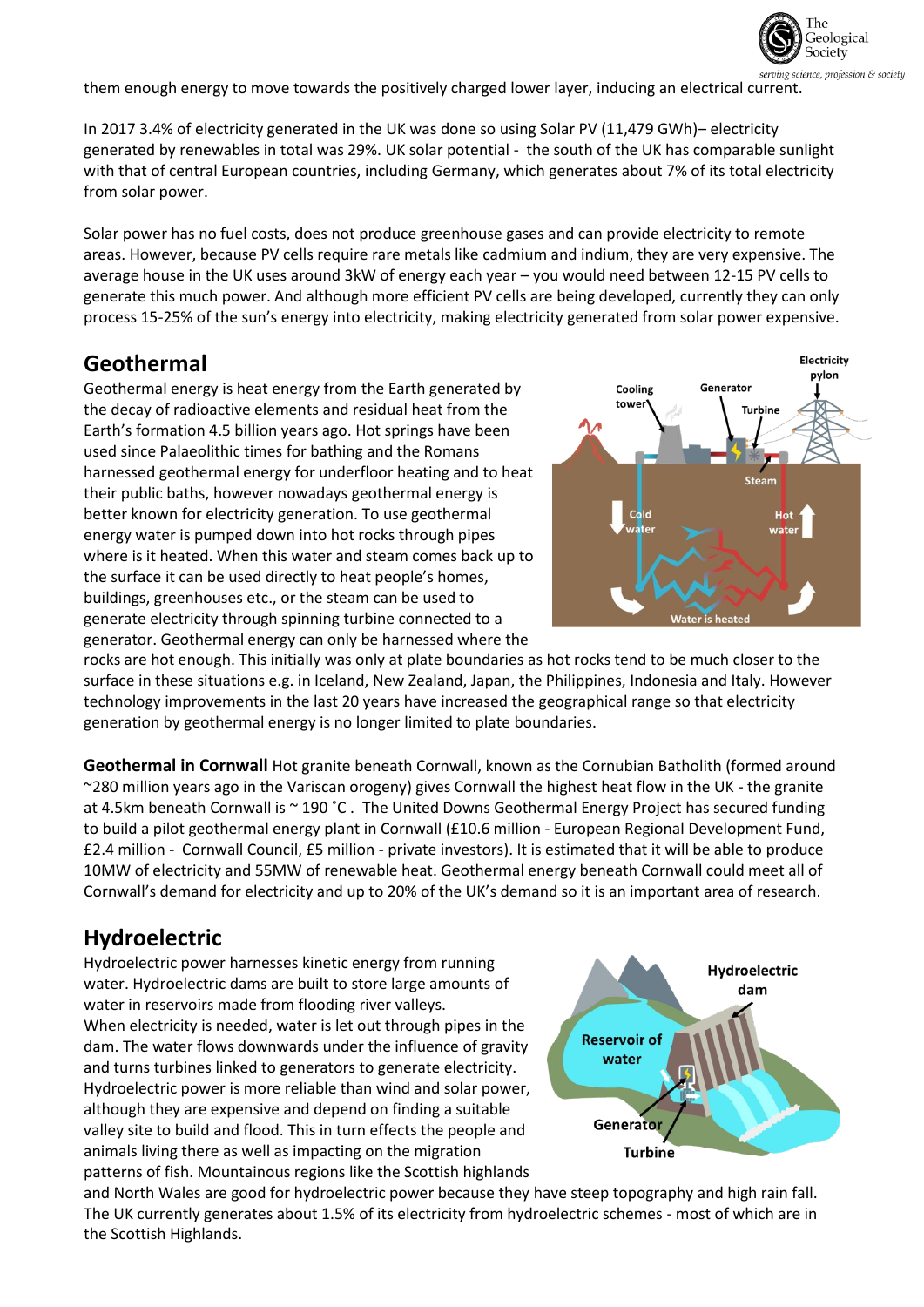

## **Biofuels**

Biofuels are fuels produced from biomass either directly from plants or indirectly from agricultural, commercial, domestic and/or industrial waste. Biofuels can be made quickly so they are considered renewable energy resources. The two main types of biofuel produced are bioethanol and biodiesel:

- Bioethanol is an alcohol made by fermentation of crops such as corn, sugarcane and sweet sorghum. It is used as a petrol additive to increase octane and lower carbon emissions or can be used directly as a fuel.
- Biodiesel is an oil-based biofuel produced from vegetable fats such as rapeseed, sunflower seed, soya bean and palm oil. It is used to reduce levels of particulates, carbon monoxide, and hydrocarbons from diesel-powered vehicles or directly to fuel vehicles.

In 2015, biofuels accounted for 4% of total transportation fuels worldwide. The global production of biofuels is dominated by the US and Brazil – producing 72% of all biofuels in 2015 – followed by Europe (EU–28), which produced 12%.

Theoretically biofuels could be carbon neutral - they absorb as much carbon dioxide from the atmosphere whilst they are growing as they give off when they are burnt. However, at present, because fossil fuels are used in the production of biofuels (producing fertilizer, fuelling farm equipment) they are not carbon neutral, although they do still release less  $CO<sub>2</sub>$  and other GHGs than burning fossil fuels directly. There are ethical issues surrounding the use of biofuels

- issues with food competition and security as crops that could be used to feed people are being used to provide the raw materials for biofuels.
- Deforestation of rainforest to make space for large scale biofuel crops
- land-use change reduces biodiversity and can lead to an increase in pests

The main sources of biofuel in the UK are wheat and used cooking oil. In 2016, 93,000 ha of land was used to produce crops for biofuels, 41,000 ha of this land was to grow wheat (source: DEFRA). If all the extra emissions involved in changing land use to grow wheat were accounted for, biofuel based on wheat was actually worse for the environment than regular petrol or diesel in 2016 (Sustainability of liquid biofuels, Royal Academy of Engineering). The UK produces 16 million tonnes of waste each year – Royal Academy of Engineering suggest that it should focus on using waste fuels like chip fat, landfill gas, forest and sawmill residue, whiskey manufacturing dregs and even sewer 'fatbergs' instead of wheat. RAE recommends that the UK government set a cap for all crop-based biofuels to limit the use of farmland for wheat.

## **Case studies: Iceland**

Iceland lies on the Mid Atlantic Ridge, a region of sea floor spreading at a divergent plate margin. Due to it's tectonic setting Iceland is very volcanic and the rocks beneath its surface are hot. Iceland also gets high rainfall, much of which filters down into the Earth's crust through cracks and pores. hereit is naturally heated by the hot surrounding rocks and it then travels upwards to the surface. Sometimes this hot water explodes out as geysers other times it creates hot springs like the Blue Lagoon. Iceland has over 200 extinct and active volcanoes (~30), 600 hot springs and 20 high-temperature steam fields that are at least 150 °C. Iceland currently generates over 85% of heating and 27% of its electricity from geothermal energy. Iceland's mountainous and glacial geography also means that it can also generate 70% of its electricity from hydropower from glaciers and rivers in the interior of the country.

The move from oil-based heating to geothermal heating saved Iceland an estimated \$8.2 billion from 1970 to 2000 and lowered the carbon dioxide emissions by 37%. However Iceland is still dependent on fossils fuels for its shipping boats, cars and buses – this reliance actually makes it one of the highest emitters of  $CO<sub>2</sub>$  per capita (because of its very small population of ~320,000). Research is underway into using hydrogen fuel cells to power buses and cars – so that Iceland can be 100% renewable.